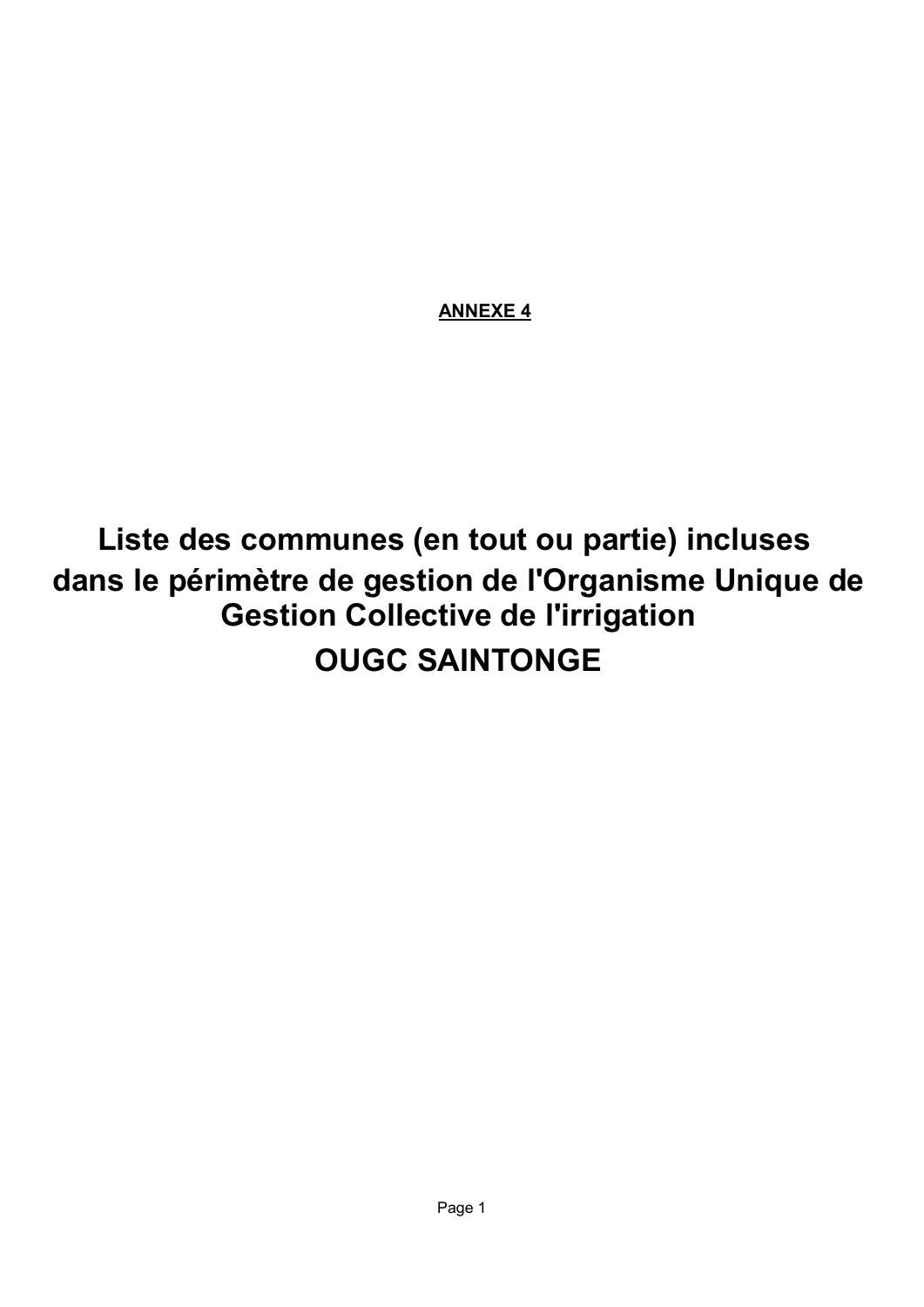| <b>CODE INSEE</b> | Libellé Commune                   | <b>Code Postal</b> |
|-------------------|-----------------------------------|--------------------|
| 16058             | <b>BOUTIERS-SAINT-TROJAN</b>      | 16100              |
| 16025             | BAIGNES-SAINTE-RADEGONDE          | 16360              |
| 16028             | <b>BARBEZIEUX - SAINT-HILAIRE</b> | 16300              |
| 16030             | <b>BARRET</b>                     | 16300              |
| 16053             | <b>BORS DE BAIGNES</b>            | 16360              |
| 16060             | <b>BREVILLE</b>                   | 16370              |
| 16079             | CHANTILLAC                        | 16360              |
| 16088             | <b>CHASSORS</b>                   | 16200              |
| 16097             | <b>CHERVES-RICHEMONT</b>          | 16370              |
| 16102             | <b>COGNAC</b>                     | 16100              |
| 16109             | COURBILLAC                        | 16200              |
| 16145             | <b>FOUSSIGNAC</b>                 | 16200              |
| 16165             | <b>HOULETTE</b>                   | 16200              |
| 16169             | <b>JAVREZAC</b>                   | 16100              |
| 16174             | <b>JULIENNE</b>                   | 16200              |
| 16220             | <b>LES METAIRIES</b>              | 16200              |
| 16193             | LOUZAC-SAINT-ANDRE                | 16100              |
| 16105             | <b>CONDEON</b>                    | 16360              |
| 16160             | <b>GUIMPS</b>                     | 16300              |
| 16380             | <b>LE TATRE</b>                   | 16360              |
| 16208             | <b>MAREUIL</b>                    | 16170              |
| 16218             | <b>MESNAC</b>                     | 16370              |
| 16224             | <b>MONTMERAC</b>                  | 16300              |
| 16243             | <b>NERCILLAC</b>                  | 16200              |
| 16275             | RANVILLE-BREUILLAUD               | 16140              |
| 16276             | <b>REIGNAC</b>                    | 16360              |
| 16277             | <b>REPARSAC</b>                   | 16200              |
| 16286             | <b>ROUILLAC</b>                   | 16170              |
| 16304             | <b>SAINT-BRICE</b>                | 16100              |
| 16330             | SAINT-LAURENT DE COGNAC           | 16100              |
| 16355             | SAINT-SULPICE DE COGNAC           | 16370              |
| 16349             | SAINTE-SEVERE                     | 16200              |
| 16369             | <b>SIGOGNE</b>                    | 16200              |
| 16384             | <b>TOUVERAC</b>                   | 16360              |
| 16339             | <b>VAL DAUGE</b>                  | 16170              |
| 16395             | <b>VAUX-ROUILLAC</b>              | 16170              |
| 16397             | <b>VERDILLE</b>                   | 16140              |

| 17002 | <b>AGUDELLE</b>        | 17500 |
|-------|------------------------|-------|
| 17005 | <b>ALLAS BOCAGE</b>    | 17150 |
| 17006 | <b>ALLAS CHAMPAGNE</b> | 17500 |
| 17010 | <b>ANGOULINS</b>       | 17690 |
| 17011 | <b>ANNEPONT</b>        | 17350 |
| 17012 | IANNEZAY               | 17380 |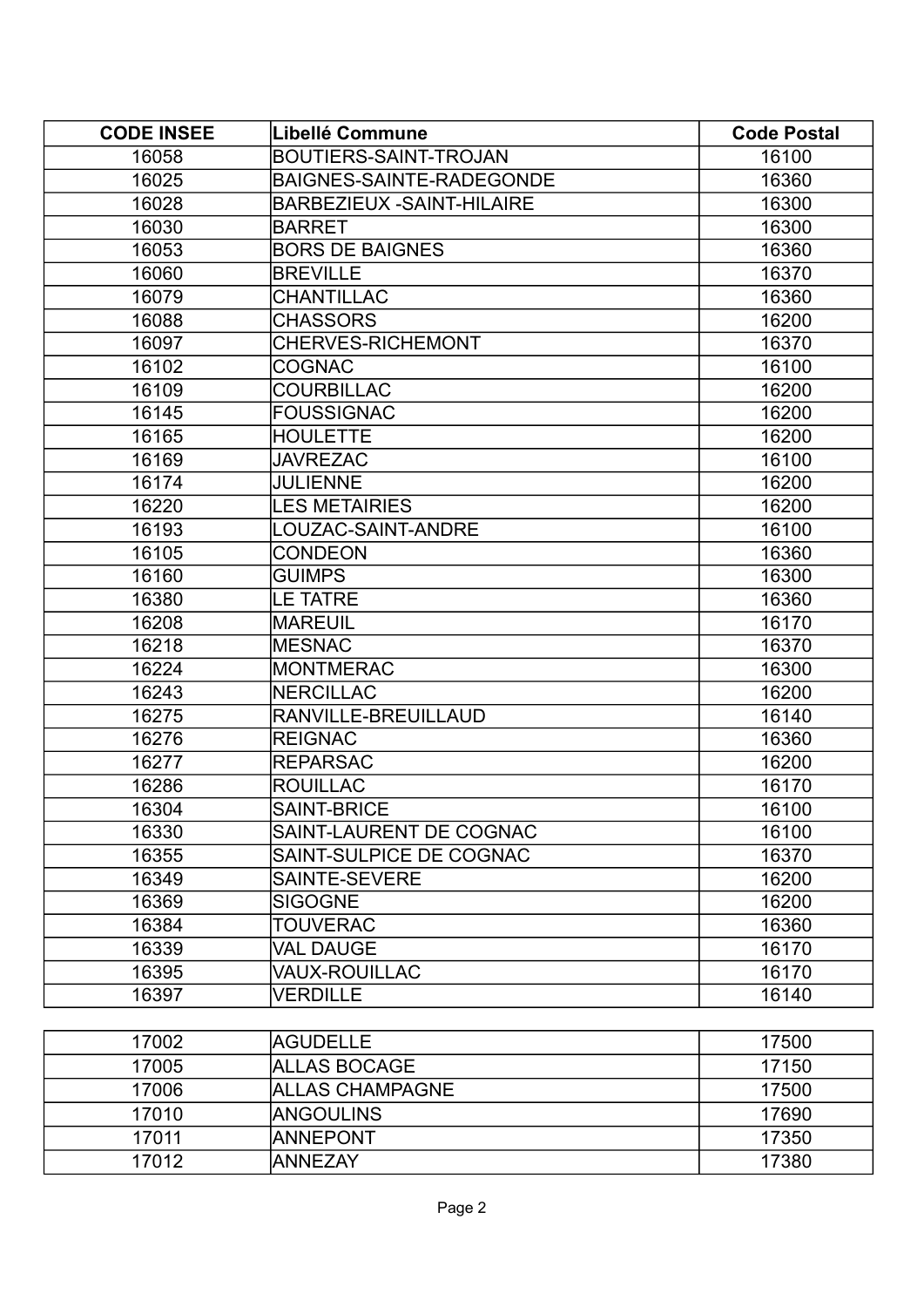| 17013 | ANTEZANT LA CHAPELLE         | 17400 |
|-------|------------------------------|-------|
| 17015 | <b>ARCES SUR GIRONDE</b>     | 17120 |
| 17016 | <b>ARCHIAC</b>               | 17520 |
| 17017 | <b>ARCHINGEAY</b>            | 17380 |
| 17018 | <b>ARDILLIÈRES</b>           | 17290 |
| 17020 | <b>ARTHENAC</b>              | 17520 |
| 17021 | <b>ARVERT</b>                | 17530 |
| 17022 | ASNIÈRES LA GIRAUD           | 17400 |
| 17023 | <b>AUJAC</b>                 | 17770 |
| 17024 | <b>AULNAY DE SAINTONGE</b>   | 17470 |
| 17025 | <b>AUMAGNE</b>               | 17770 |
| 17026 | AUTHON ÉBÉON                 | 17770 |
| 17027 | <b>AVY</b>                   | 17800 |
| 17029 | <b>BAGNIZEAU</b>             | 17160 |
| 17030 | <b>BALANZAC</b>              | 17600 |
| 17031 | <b>BALLANS</b>               | 17160 |
| 17032 | <b>BALLON</b>                | 17290 |
| 17034 | <b>BARZAN</b>                | 17120 |
| 17035 | <b>BAZAUGES</b>              | 17490 |
| 17036 | <b>BEAUGEAY</b>              | 17620 |
| 17037 | <b>BEAUVAIS SUR MATHA</b>    | 17490 |
| 17039 | <b>BELLUIRE</b>              | 17800 |
| 17042 | <b>BERCLOUX</b>              | 17770 |
| 17043 | <b>BERNAY SAINT MARTIN</b>   | 17330 |
| 17044 | <b>BERNEUIL</b>              | 17460 |
| 17045 | <b>BEURLAY</b>               | 17250 |
| 17046 | <b>BIGNAY</b>                | 17400 |
| 17047 | <b>BIRON</b>                 | 17800 |
| 17048 | <b>BLANZAC LÈS MATHA</b>     | 17160 |
| 17049 | <b>BLANZAY SUR BOUTONNE</b>  | 17470 |
| 17050 | <b>BOIS</b>                  | 17240 |
| 17053 | <b>BORDS</b>                 | 17430 |
| 17056 | <b>BOUGNEAU</b>              | 17800 |
| 17058 | <b>BOURCEFRANC LE CHAPUS</b> | 17560 |
| 17060 | <b>BOUTENAC TOUVENT</b>      | 17120 |
| 17061 | <b>BRAN</b>                  | 17210 |
| 17062 | <b>BRESDON</b>               | 17490 |
| 17063 | <b>BREUIL LA RÉORTE</b>      | 17700 |
| 17065 | <b>BREUIL MAGNÉ</b>          | 17870 |
| 17064 | <b>BREUILLET</b>             | 17920 |
| 17066 | <b>BRIE SOUS ARCHIAC</b>     | 17520 |
| 17067 | <b>BRIE SOUS MATHA</b>       | 17160 |
| 17068 | <b>BRIE SOUS MORTAGNE</b>    | 17120 |
| 17069 | <b>BRIVES SUR CHARENTE</b>   | 17800 |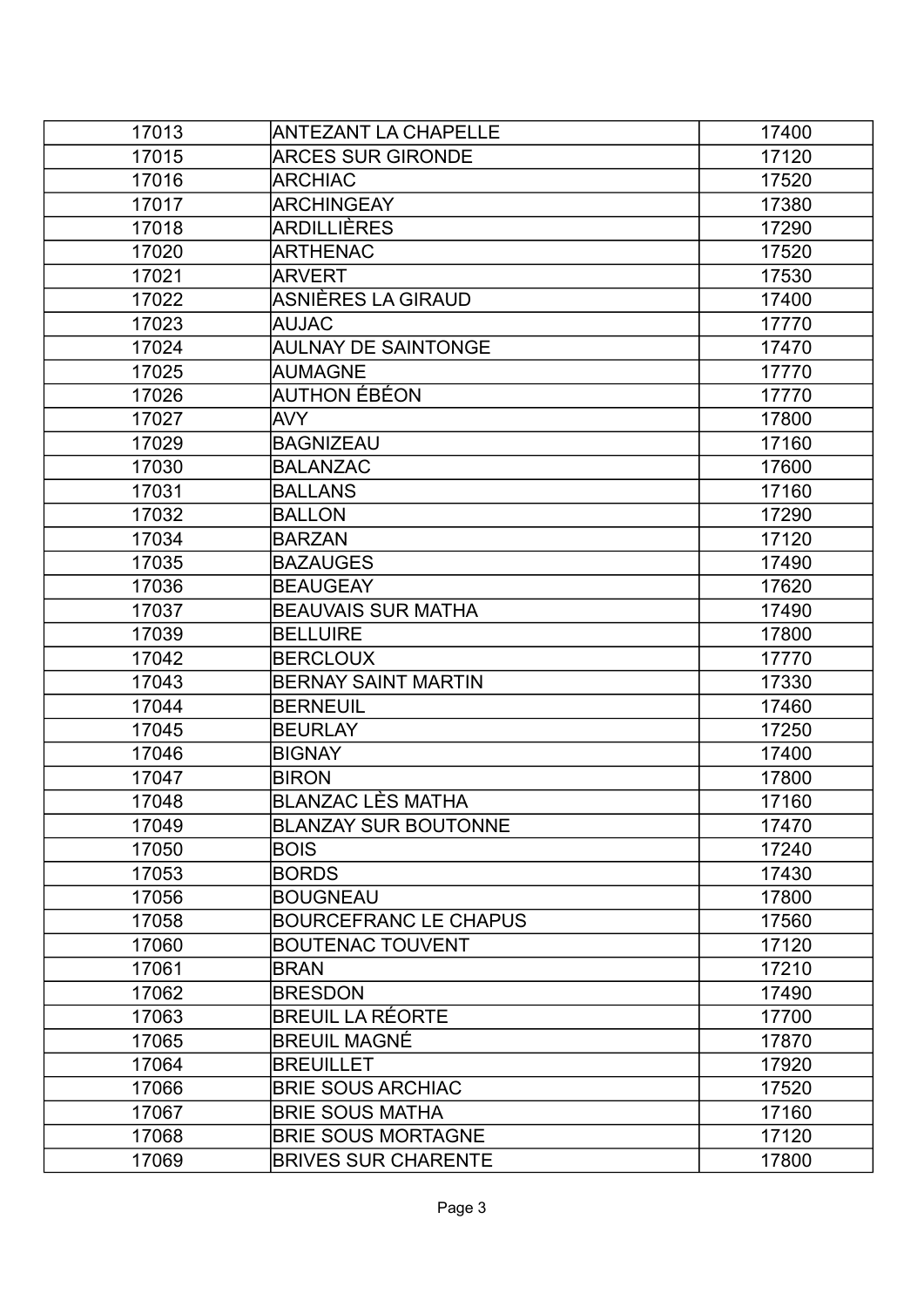| 17070 | <b>BRIZAMBOURG</b>             | 17770 |
|-------|--------------------------------|-------|
| 17072 | <b>BURIE</b>                   | 17770 |
| 17073 | <b>BUSSAC SUR CHARENTE</b>     | 17100 |
| 17075 | CABARIOT                       | 17430 |
| 17078 | <b>CHADENAC</b>                | 17800 |
| 17079 | <b>CHAILLEVETTE</b>            | 17890 |
| 17080 | <b>CHAMBON</b>                 | 17290 |
| 17082 | <b>CHAMPAGNAC</b>              | 17500 |
| 17083 | <b>CHAMPAGNE</b>               | 17620 |
| 17084 | <b>CHAMPAGNOLLES</b>           | 17240 |
| 17085 | CHAMPDOLENT                    | 17430 |
| 17086 | <b>CHANIERS</b>                | 17610 |
| 17087 | <b>CHANTEMERLE SUR LA SOIE</b> | 17380 |
| 17092 | <b>CHARTUZAC</b>               | 17130 |
| 17094 | CHÂTELAILLON PLAGE             | 17340 |
| 17095 | <b>CHATENET</b>                | 17210 |
| 17096 | <b>CHAUNAC</b>                 | 17130 |
| 17098 | CHENAC SAINT SEURIN D'UZET     | 17120 |
| 17099 | <b>CHEPNIERS</b>               | 17210 |
| 17100 | CHÉRAC                         | 17610 |
| 17101 | CHERBONNIÈRES                  | 17470 |
| 17102 | <b>CHERMIGNAC</b>              | 17460 |
| 17104 | <b>CHEVANCEAUX</b>             | 17210 |
| 17107 | CIRÉ D'AUNIS                   | 17290 |
| 17108 | <b>CLAM</b>                    | 17500 |
| 17111 | <b>CLION SUR SEUGNE</b>        | 17240 |
| 17114 | <b>COIVERT</b>                 | 17330 |
| 17115 | <b>COLOMBIERS</b>              | 17460 |
| 17116 | CONSAC                         | 17150 |
| 17117 | <b>CONTRÉ</b>                  | 17470 |
| 17119 | CORME ÉCLUSE                   | 17600 |
| 17120 | <b>CORME ROYAL</b>             | 17600 |
| 17122 | <b>COULONGES</b>               | 17800 |
| 17124 | COURANT                        | 17330 |
| 17125 | <b>COURCELLES</b>              | 17400 |
| 17126 | <b>COURCERAC</b>               | 17160 |
| 17128 | <b>COURCOURY</b>               | 17100 |
| 17129 | <b>COURPIGNAC</b>              | 17130 |
| 17130 | COUX                           | 17130 |
| 17131 | <b>COZES</b>                   | 17120 |
| 17133 | <b>CRAVANS</b>                 | 17260 |
| 17134 | <b>CRAZANNES</b>               | 17350 |
| 17135 | CRESSÉ                         | 17160 |
| 17136 | <b>CROIX CHAPEAU</b>           | 17220 |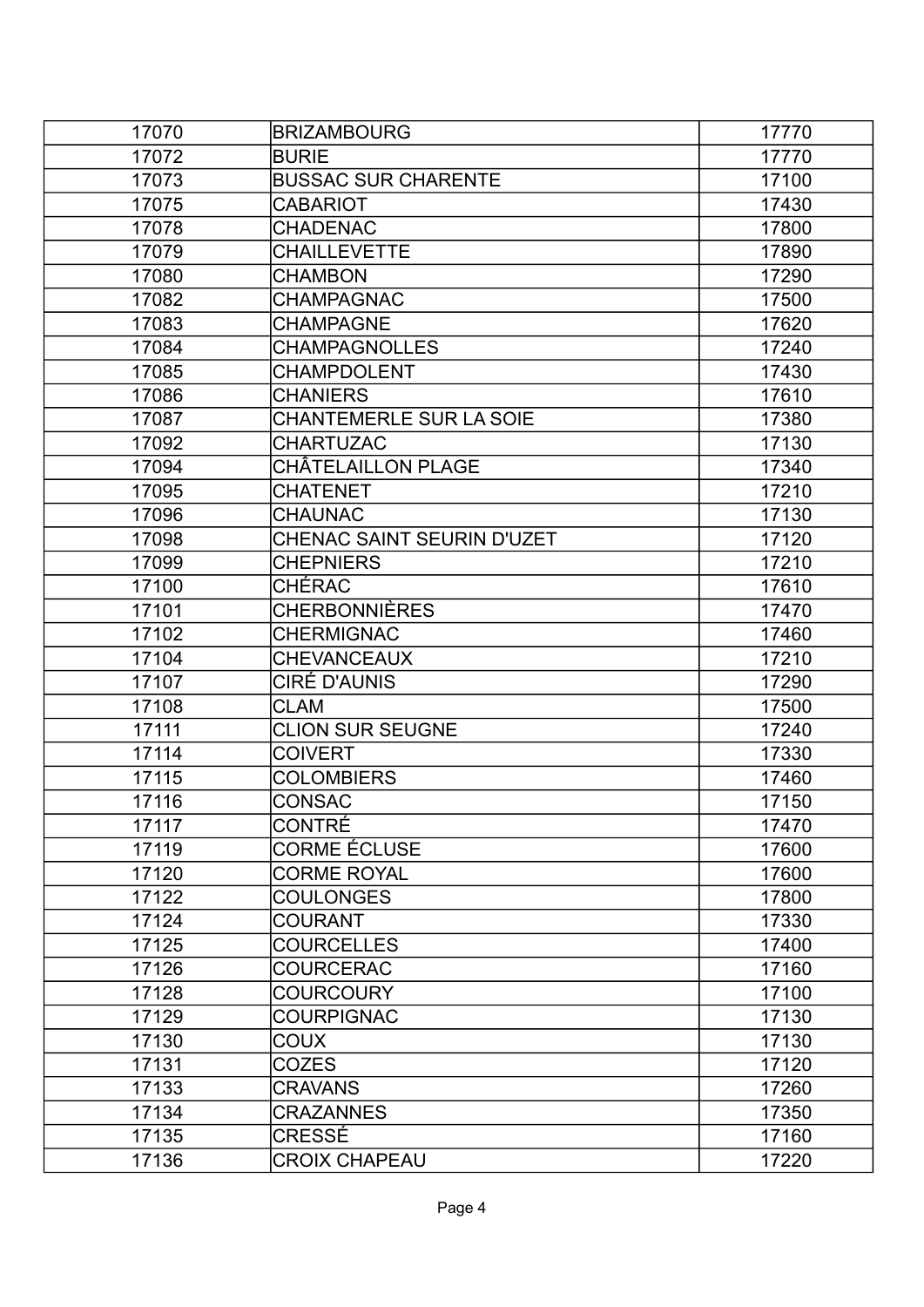| 17138 | DAMPIERRE SUR BOUTONNE        | 17470 |
|-------|-------------------------------|-------|
| 17141 | <b>DOMPIERRE SUR CHARENTE</b> | 17610 |
| 17145 | <b>ÉCHEBRUNE</b>              | 17800 |
| 17146 | ÉCHILLAIS                     | 17620 |
| 17147 | ÉCOYEUX                       | 17770 |
| 17148 | ÉCURAT                        | 17810 |
| 17152 | <b>ÉPARGNES</b>               | 17120 |
| 17277 | <b>ESSOUVERT</b>              | 17400 |
| 17155 | ÉTAULES                       | 17750 |
| 17156 | <b>EXPIREMONT</b>             | 17130 |
| 17157 | <b>FENIOUX</b>                | 17350 |
| 17159 | <b>FLÉAC SUR SEUGNE</b>       | 17800 |
| 17160 | <b>FLOIRAC</b>                | 17120 |
| 17162 | <b>FONTAINE CHALENDRAY</b>    | 17510 |
| 17163 | <b>FONTAINES D'OZILLAC</b>    | 17500 |
| 17164 | <b>FONTCOUVERTE</b>           | 17100 |
| 17165 | <b>FONTENET</b>               | 17400 |
| 17166 | <b>FORGES</b>                 | 17290 |
| 17168 | <b>FOURAS</b>                 | 17450 |
| 17171 | <b>GEAY</b>                   | 17250 |
| 17172 | GÉMOZAC                       | 17260 |
| 17174 | GENOUILLÉ                     | 17430 |
| 17175 | <b>GERMIGNAC</b>              | 17520 |
| 17176 | <b>GIBOURNE</b>               | 17160 |
| 17178 | <b>GIVREZAC</b>               | 17260 |
| 17180 | <b>GOURVILLETTE</b>           | 17490 |
| 17181 | <b>GRANDJEAN</b>              | 17350 |
| 17183 | GRÉZAC                        | 17120 |
| 17187 | GUITINIÈRES                   | 17500 |
| 17188 | <b>HAIMPS</b>                 | 17160 |
| 17192 | <b>JARNAC CHAMPAGNE</b>       | 17520 |
| 17196 | <b>JAZENNES</b>               | 17260 |
| 17197 | <b>JONZAC</b>                 | 17501 |
| 17198 | <b>JUICQ</b>                  | 17770 |
| 17199 | <b>JUSSAS</b>                 | 17130 |
| 17151 | L'ÉGUILLE                     | 17600 |
| 17071 | <b>LA BROUSSE</b>             | 17160 |
| 17089 | LA CHAPELLE DES POTS          | 17100 |
| 17112 | <b>LA CLISSE</b>              | 17600 |
| 17137 | LA CROIX COMTESSE             | 17330 |
| 17457 | LA DEVISE                     | 17700 |
| 17184 | LA GRIPPERIE SAINT SYMPHORIEN | 17620 |
| 17191 | LA JARD                       | 17460 |
| 17193 | <b>LA JARNE</b>               | 17220 |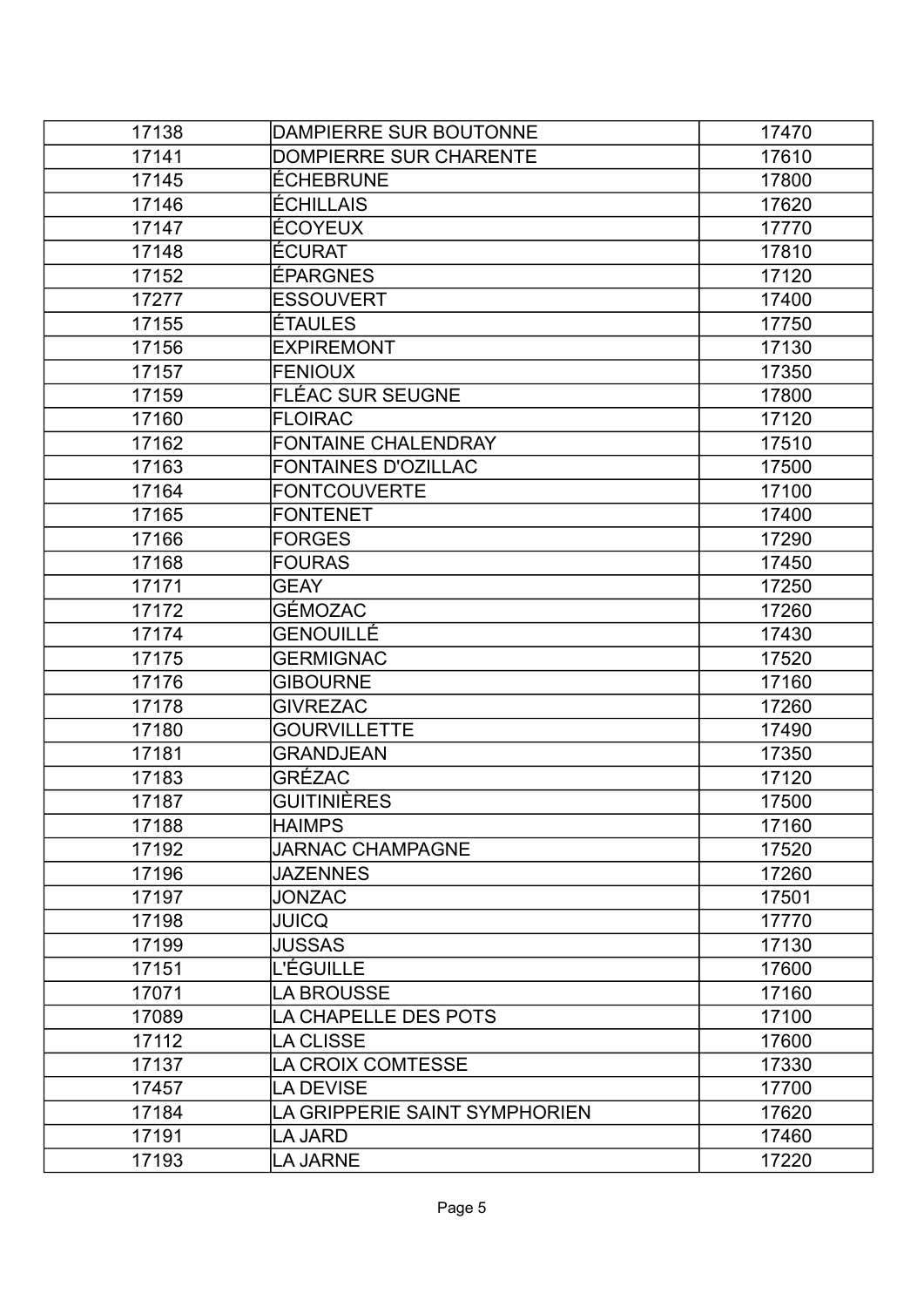| 17194 | <b>LA JARRIE</b>              | 17220 |
|-------|-------------------------------|-------|
| 17195 | LA JARRIE AUDOUIN             | 17330 |
| 17452 | <b>LA TREMBLADE</b>           | 17390 |
| 17455 | LA VALLÉE                     | 17250 |
| 17465 | <b>LA VERGNE</b>              | 17400 |
| 17471 | <b>LA VILLEDIEU</b>           | 17470 |
| 17202 | <b>LANDES</b>                 | 17380 |
| 17203 | <b>LANDRAIS</b>               | 17290 |
| 17097 | <b>LE CHAY</b>                | 17600 |
| 17143 | LE DOUHET                     | 17100 |
| 17177 | <b>LE GICQ</b>                | 17160 |
| 17185 | <b>LE GUA</b>                 | 17600 |
| 17252 | <b>LE MUNG</b>                | 17350 |
| 17276 | <b>LE PIN</b>                 | 17210 |
| 17426 | LE SEURE                      | 17770 |
| 17447 | LE THOU                       | 17290 |
| 17204 | LÉOVILLE                      | 17500 |
| 17149 | LES ÉDUTS                     | 17510 |
| 17150 | LES ÉGLISES D'ARGENTEUIL      | 17400 |
| 17154 | <b>LES ESSARDS</b>            | 17250 |
| 17179 | <b>LES GONDS</b>              | 17100 |
| 17225 | <b>LES MATHES</b>             | 17570 |
| 17266 | <b>LES NOUILLERS</b>          | 17380 |
| 17451 | LES TOUCHES DE PÉRIGNY        | 17160 |
| 17205 | <b>LOIRE LES MARAIS</b>       | 17870 |
| 17206 | LOIRÉ SUR NIE                 | 17470 |
| 17210 | <b>LORIGNAC</b>               | 17240 |
| 17211 | <b>LOULAY</b>                 | 17330 |
| 17212 | LOUZIGNAC                     | 17160 |
| 17213 | <b>LOZAY</b>                  | 17330 |
| 17214 | <b>LUCHAT</b>                 | 17600 |
| 17215 | <b>LUSSAC</b>                 | 17500 |
| 17216 | <b>LUSSANT</b>                | 17430 |
| 17217 | <b>MACQUEVILLE</b>            | 17490 |
| 17219 | <b>MARENNES-HIERS BROUAGE</b> | 17320 |
| 17220 | <b>MARIGNAC</b>               | 17800 |
| 17221 | <b>MARSAIS</b>                | 17700 |
| 17223 | <b>MASSAC</b>                 | 17490 |
| 17224 | <b>MATHA</b>                  | 17160 |
| 17226 | <b>MAZERAY</b>                | 17400 |
| 17227 | <b>MAZEROLLES</b>             | 17800 |
| 17228 | IMÉDIS                        | 17600 |
| 17229 | MÉRIGNAC                      | 17210 |
| 17230 | <b>MESCHERS SUR GIRONDE</b>   | 17132 |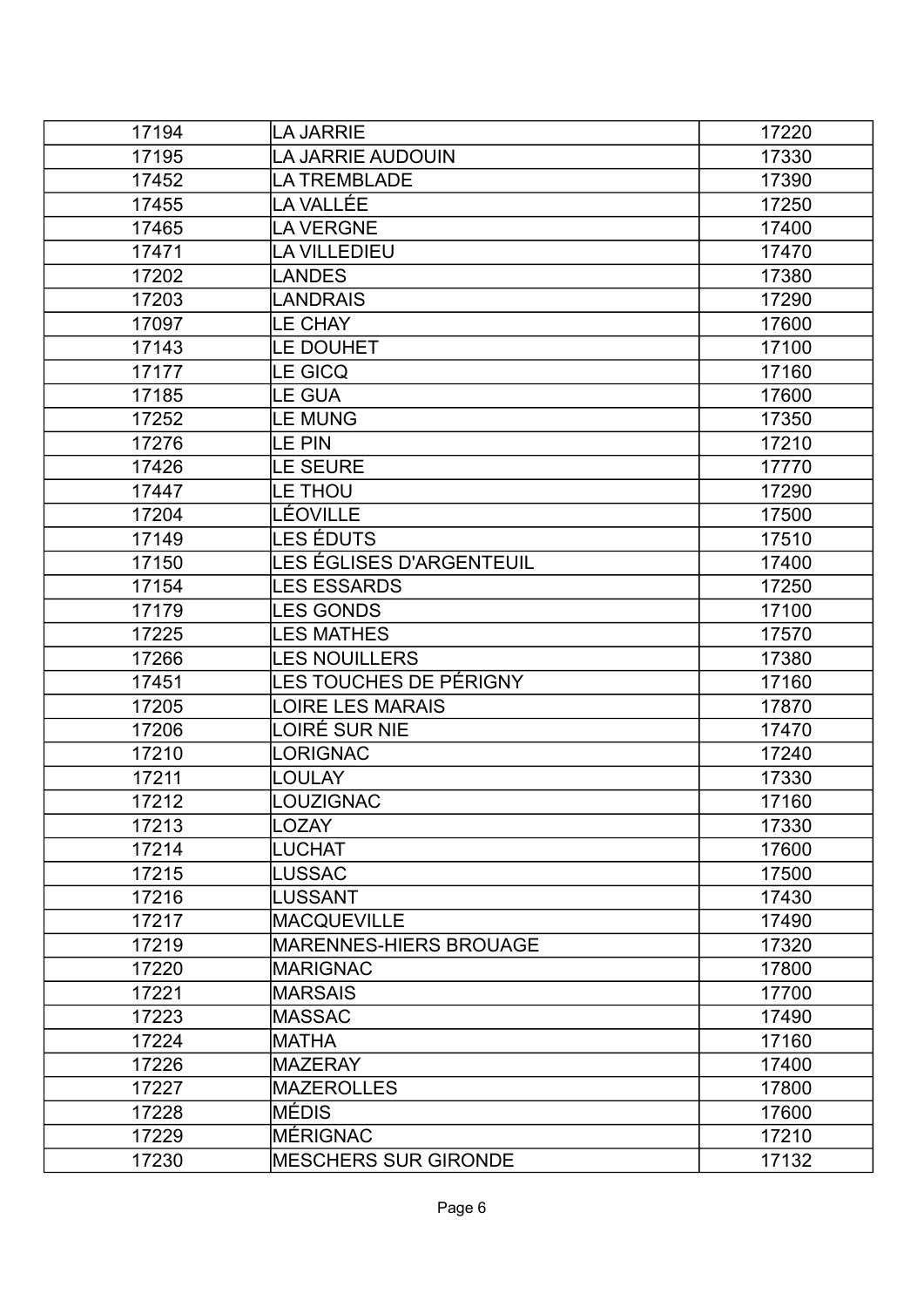| 17231 | <b>IMESSAC</b>              | 17130 |
|-------|-----------------------------|-------|
| 17232 | <b>MEURSAC</b>              | 17120 |
| 17233 | MEUX                        | 17500 |
| 17234 | <b>MIGRÉ</b>                | 17330 |
| 17235 | MIGRON                      | 17770 |
| 17236 | <b>MIRAMBEAU</b>            | 17150 |
| 17237 | <b>MOËZE</b>                | 17780 |
| 17239 | <b>MONS</b>                 | 17160 |
| 17240 | <b>MONTENDRE</b>            | 17130 |
| 17242 | <b>MONTILS</b>              | 17800 |
| 17243 | <b>MONTLIEU LA GARDE</b>    | 17210 |
| 17244 | MONTPELLIER DE MÉDILLAN     | 17260 |
| 17246 | <b>MORAGNE</b>              | 17430 |
| 17247 | <b>MORNAC SUR SEUDRE</b>    | 17113 |
| 17248 | <b>MORTAGNE SUR GIRONDE</b> | 17120 |
| 17249 | <b>MORTIERS</b>             | 17500 |
| 17250 | MOSNAC                      | 17240 |
| 17253 | <b>MURON</b>                | 17430 |
| 17254 | <b>NACHAMPS</b>             | 17380 |
| 17255 | <b>NANCRAS</b>              | 17600 |
| 17256 | NANTILLÉ                    | 17770 |
| 17257 | NÉRÉ                        | 17510 |
| 17258 | <b>NEUILLAC</b>             | 17520 |
| 17259 | <b>NEULLES</b>              | 17500 |
| 17261 | NEUVICQ LE CHÂTEAU          | 17490 |
| 17263 | <b>NIEUL LE VIROUIL</b>     | 17150 |
| 17262 | NIEUL LÈS SAINTES           | 17810 |
| 17265 | <b>NIEULLE SUR SEUDRE</b>   | 17600 |
| 17268 | <b>NUAILLÉ SUR BOUTONNE</b> | 17470 |
| 17270 | <b>OZILLAC</b>              | 17500 |
| 17271 | PAILLÉ                      | 17470 |
| 17273 | PÉRIGNAC                    | 17800 |
| 17275 | <b>PESSINES</b>             | 17810 |
| 17278 | <b>PISANY</b>               | 17600 |
| 17279 | <b>PLASSAC</b>              | 17240 |
| 17280 | <b>PLASSAY</b>              | 17250 |
| 17281 | <b>POLIGNAC</b>             | 17210 |
| 17282 | POMMIERS MOULONS            | 17130 |
| 17283 | <b>PONS</b>                 | 17800 |
| 17284 | PONT L'ABBÉ D'ARNOULT       | 17250 |
| 17285 | PORT D'ENVAUX               | 17350 |
| 17484 | <b>PORT DES BARQUES</b>     | 17730 |
| 17287 | <b>POUILLAC</b>             | 17210 |
| 17288 | <b>POURSAY GARNAUD</b>      | 17400 |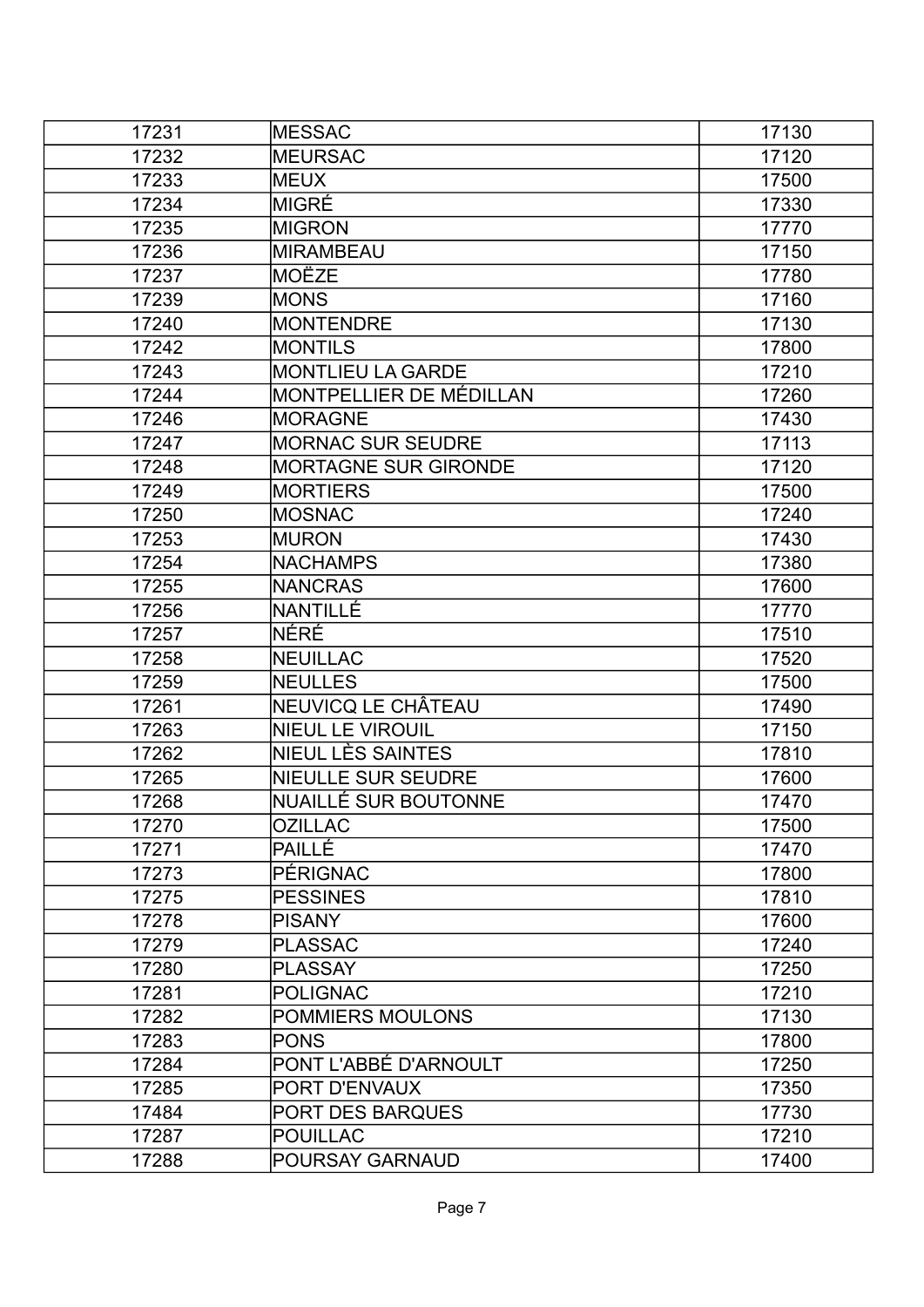| 17289 | <b>PRÉGUILLAC</b>               | 17460 |
|-------|---------------------------------|-------|
| 17290 | <b>PRIGNAC</b>                  | 17160 |
| 17292 | <b>PUY DU LAC</b>               | 17380 |
| 17294 | <b>PUYROLLAND</b>               | 17380 |
| 17295 | RÉAUX SUR TREFLE                | 17500 |
| 17296 | <b>RÉTAUD</b>                   | 17460 |
| 17298 | <b>RIOUX</b>                    | 17460 |
| 17299 | <b>ROCHEFORT</b>                | 17301 |
| 17301 | <b>ROMAZIÈRES</b>               | 17510 |
| 17302 | <b>ROMEGOUX</b>                 | 17250 |
| 17304 | <b>ROUFFIAC</b>                 | 17800 |
| 17305 | <b>ROUFFIGNAC</b>               | 17130 |
| 17306 | <b>ROYAN</b>                    | 17205 |
| 17307 | <b>SABLONCEAUX</b>              | 17600 |
| 17308 | <b>SAINT AGNANT</b>             | 17620 |
| 17310 | SAINT ANDRÉ DE LIDON            | 17260 |
| 17311 | <b>SAINT AUGUSTIN SUR MER</b>   | 17570 |
| 17312 | <b>SAINT BONNET SUR GIRONDE</b> | 17150 |
| 17313 | SAINT BRIS DES BOIS             | 17770 |
| 17314 | SAINT CÉSAIRE                   | 17770 |
| 17316 | <b>SAINT CIERS CHAMPAGNE</b>    | 17520 |
| 17317 | <b>SAINT CIERS DU TAILLON</b>   | 17240 |
| 17320 | SAINT COUTANT LE GRAND          | 17430 |
| 17321 | SAINT CRÉPIN                    | 17380 |
| 17324 | SAINT DIZANT DU BOIS            | 17150 |
| 17325 | <b>SAINT DIZANT DU GUA</b>      | 17240 |
| 17326 | SAINT EUGÈNE                    | 17520 |
| 17327 | SAINT FÉLIX                     | 17330 |
| 17328 | <b>SAINT FORT SUR GIRONDE</b>   | 17240 |
| 17329 | <b>SAINT FROULT</b>             | 17780 |
| 17331 | SAINT GENIS DE SAINTONGE        | 17240 |
| 17332 | SAINT GEORGES ANTIGNAC          | 17240 |
| 17333 | SAINT GEORGES DE DIDONNE        | 17110 |
| 17334 | SAINT GEORGES DE LONGUEPIERRE   | 17470 |
| 17335 | SAINT GEORGES DES AGOÛTS        | 17150 |
| 17336 | SAINT GEORGES DES COTEAUX       | 17810 |
| 17338 | SAINT GEORGES DU BOIS           | 17700 |
| 17339 | SAINT GERMAIN DE LUSIGNAN       | 17500 |
| 17341 | <b>SAINT GERMAIN DE VIBRAC</b>  | 17500 |
| 17342 | SAINT GERMAIN DU SEUDRE         | 17240 |
| 17343 | SAINT GRÉGOIRE D'ARDENNES       | 17240 |
| 17344 | SAINT HILAIRE DE VILLEFRANCHE   | 17770 |
| 17345 | <b>SAINT HILAIRE DU BOIS</b>    | 17500 |
| 17346 | <b>SAINT HIPPOLYTE</b>          | 17430 |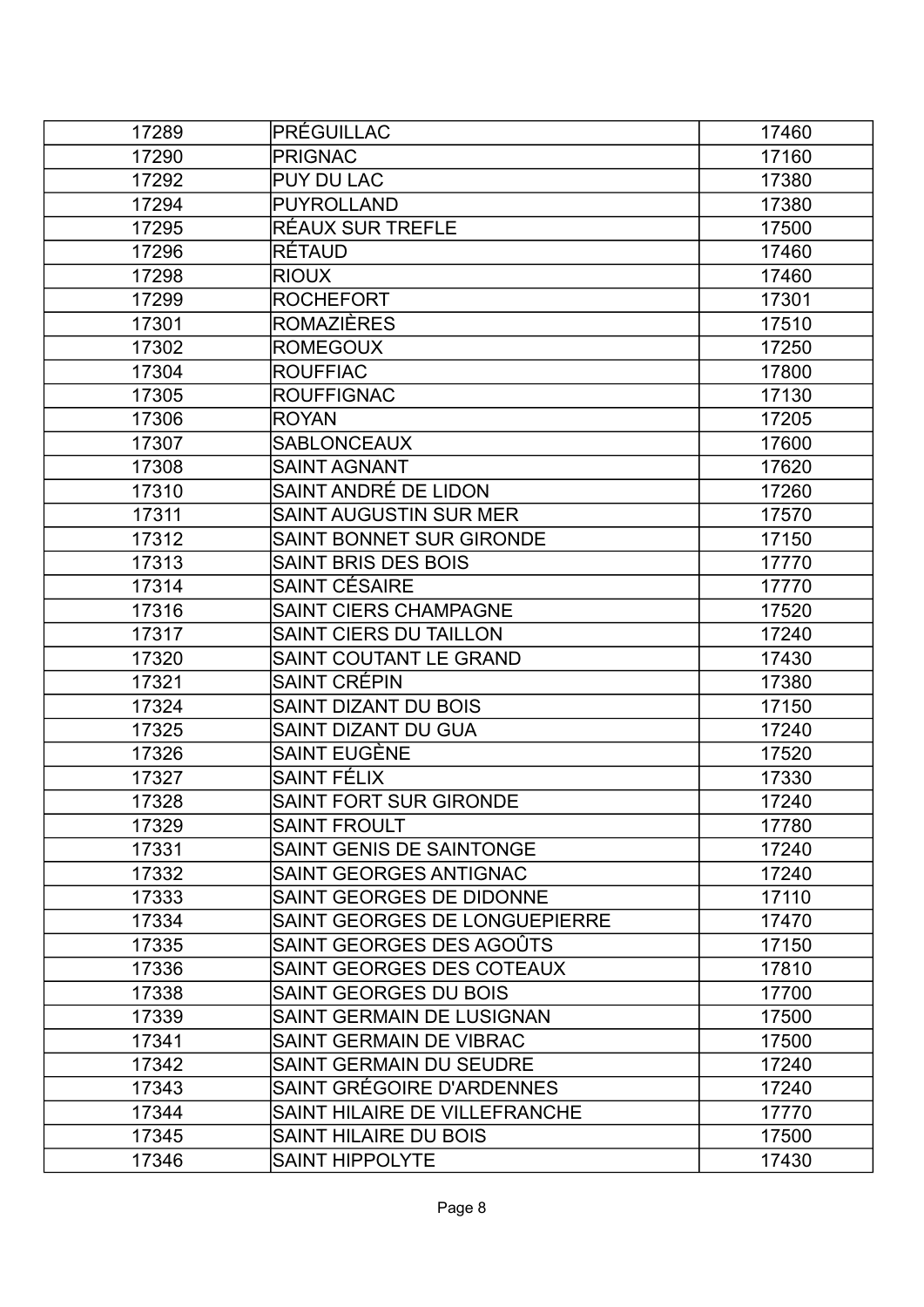| 17347 | SAINT JEAN D'ANGÉLY                | 17415 |
|-------|------------------------------------|-------|
| 17348 | <b>SAINT JEAN D'ANGLE</b>          | 17620 |
| 17350 | SAINT JULIEN DE L'ESCAP            | 17400 |
| 17351 | <b>SAINT JUST LUZAC</b>            | 17320 |
| 17353 | SAINT LAURENT DE LA PRÉE           | 17450 |
| 17354 | SAINT LÉGER                        | 17800 |
| 17356 | <b>SAINT LOUP DE SAINTONGE</b>     | 17380 |
| 17357 | <b>SAINT MAIGRIN</b>               | 17520 |
| 17358 | SAINT MANDÉ SUR BRÉDOIRE           | 17470 |
| 17359 | <b>SAINT MARD</b>                  | 17700 |
| 17361 | SAINT MARTIAL DE LOULAY            | 17330 |
| 17362 | SAINT MARTIAL DE MIRAMBEAU         | 17150 |
| 17363 | SAINT MARTIAL DE VITATERNE         | 17500 |
| 17364 | SAINT MARTIAL SUR NÉ               | 17520 |
| 17367 | <b>SAINT MARTIN DE JUILLERS</b>    | 17400 |
| 17372 | SAINT MÉDARD                       | 17500 |
| 17375 | SAINT NAZAIRE SUR CHARENTE         | 17780 |
| 17377 | SAINT OUEN LA THÈNE                | 17490 |
| 17379 | SAINT PALAIS DE PHIOLIN            | 17800 |
| 17380 | <b>SAINT PALAIS SUR MER</b>        | 17420 |
| 17381 | <b>SAINT PARDOULT</b>              | 17400 |
| 17383 | SAINT PIERRE DE JUILLERS           | 17400 |
| 17384 | <b>SAINT PIERRE DE L'ISLE</b>      | 17330 |
| 17340 | SAINT PIERRE LA NOUE               | 17700 |
| 17387 | <b>SAINT PORCHAIRE</b>             | 17250 |
| 17388 | SAINT QUANTIN DE RANÇANNES         | 17800 |
| 17393 | SAINT ROMAIN DE BENET              | 17600 |
| 17394 | <b>SAINT SATURNIN DU BOIS</b>      | 17700 |
| 17395 | <b>SAINT SAUVANT</b>               | 17610 |
| 17397 | <b>SAINT SAVINIEN SUR CHARENTE</b> | 17350 |
| 17398 | <b>SAINT SEURIN DE PALENNE</b>     | 17800 |
| 17400 | SAINT SEVER DE SAINTONGE           | 17800 |
| 17401 | SAINT SÉVERIN SUR BOUTONNE         | 17330 |
| 17402 | SAINT SIGISMOND DE CLERMONT        | 17240 |
| 17403 | <b>SAINT SIMON DE BORDES</b>       | 17500 |
| 17404 | SAINT SIMON DE PELLOUAILLE         | 17260 |
| 17405 | SAINT SORLIN DE CONAC              | 17150 |
| 17406 | <b>SAINT SORNIN</b>                | 17600 |
| 17408 | <b>SAINT SULPICE D'ARNOULT</b>     | 17250 |
| 17409 | SAINT SULPICE DE ROYAN             | 17200 |
| 17410 | SAINT THOMAS DE CONAC              | 17150 |
| 17412 | <b>SAINT VAIZE</b>                 | 17100 |
| 17413 | <b>SAINT VIVIEN</b>                | 17220 |
| 17319 | <b>SAINTE COLOMBE</b>              | 17210 |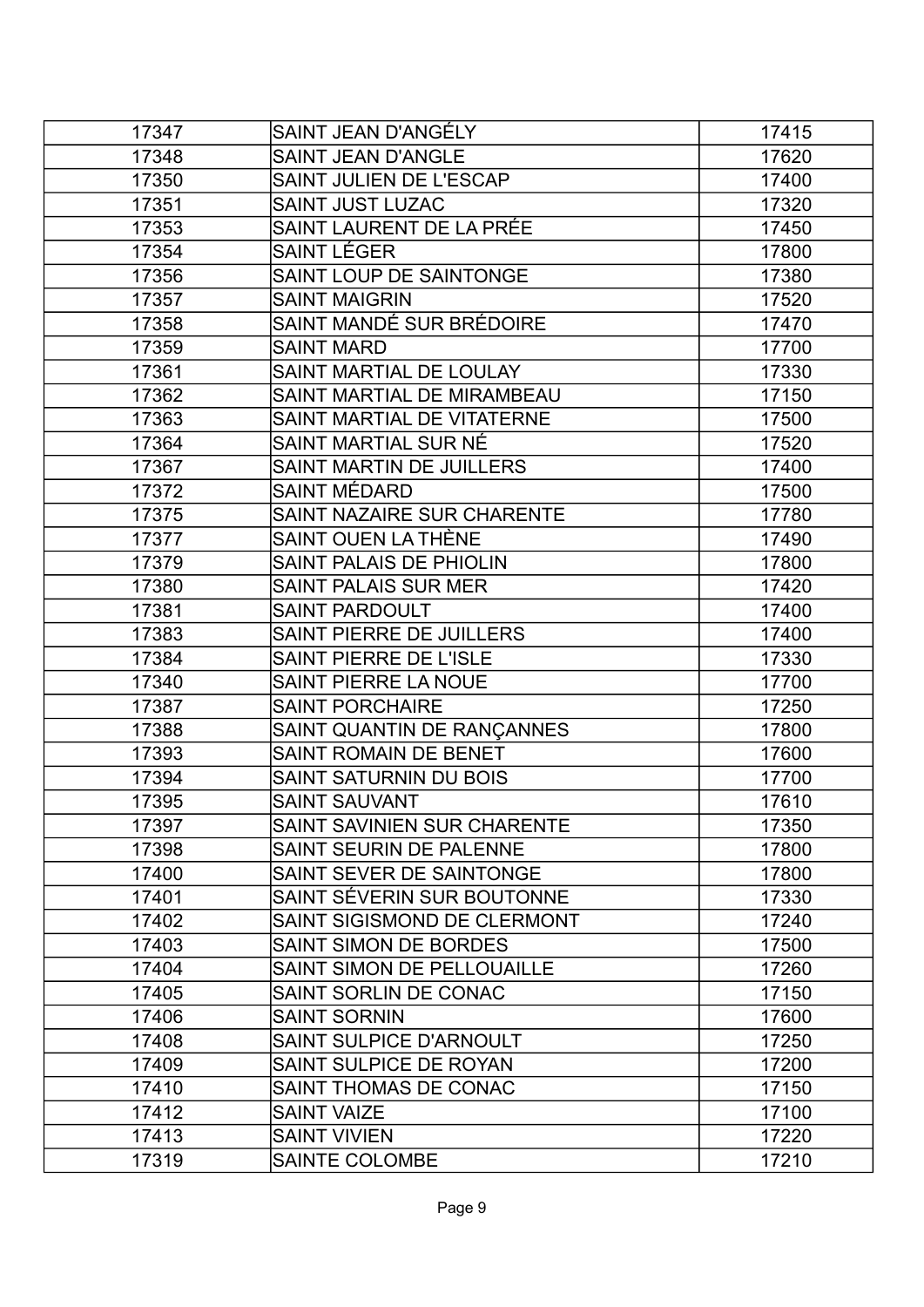| 17330 | <b>SAINTE GEMME</b>          | 17250 |
|-------|------------------------------|-------|
| 17355 | <b>SAINTE LHEURINE</b>       | 17520 |
| 17374 | SAINTE MÊME                  | 17770 |
| 17389 | <b>SAINTE RADEGONDE</b>      | 17250 |
| 17390 | SAINTE RAMÉE                 | 17240 |
| 17415 | <b>SAINTES</b>               | 17107 |
| 17417 | SALIGNAC DE MIRAMBEAU        | 17130 |
| 17418 | <b>SALIGNAC SUR CHARENTE</b> | 17800 |
| 17420 | <b>SALLES SUR MER</b>        | 17220 |
| 17421 | <b>SAUJON</b>                | 17600 |
| 17422 | SEIGNÉ                       | 17510 |
| 17423 | <b>SEMILLAC</b>              | 17150 |
| 17424 | <b>SEMOUSSAC</b>             | 17150 |
| 17425 | <b>SEMUSSAC</b>              | 17120 |
| 17427 | <b>SIECQ</b>                 | 17490 |
| 17428 | <b>SONNAC</b>                | 17160 |
| 17429 | <b>SOUBISE</b>               | 17780 |
| 17430 | <b>SOUBRAN</b>               | 17150 |
| 17431 | <b>SOULIGNONNE</b>           | 17250 |
| 17433 | <b>SOUSMOULINS</b>           | 17130 |
| 17434 | SURGÈRES                     | 17700 |
| 17435 | TAILLANT                     | 17350 |
| 17436 | <b>TAILLEBOURG</b>           | 17350 |
| 17437 | <b>TALMONT SUR GIRONDE</b>   | 17120 |
| 17438 | TANZAC                       | 17260 |
| 17440 | TERNANT                      | 17400 |
| 17441 | TESSON                       | 17460 |
| 17442 | <b>THAIMS</b>                | 17120 |
| 17443 | THAIRÉ                       | 17290 |
| 17444 | THÉNAC                       | 17460 |
| 17445 | THÉZAC                       | 17600 |
| 17446 | THORS                        | 17160 |
| 17448 | <b>TONNAY BOUTONNE</b>       | 17380 |
| 17449 | <b>TONNAY CHARENTE</b>       | 17430 |
| 17450 | TORXÉ                        | 17380 |
| 17453 | <b>TRIZAY</b>                | 17250 |
| 17454 | TUGÉRAS SAINT MAURICE        | 17130 |
| 17458 | VANZAC                       | 17500 |
| 17459 | VARAIZE                      | 17400 |
| 17460 | <b>VARZAY</b>                | 17460 |
| 17461 | <b>VAUX SUR MER</b>          | 17640 |
| 17462 | VÉNÉRAND                     | 17100 |
| 17463 | <b>VERGEROUX</b>             | 17300 |
| 17464 | VERGNÉ                       | 17330 |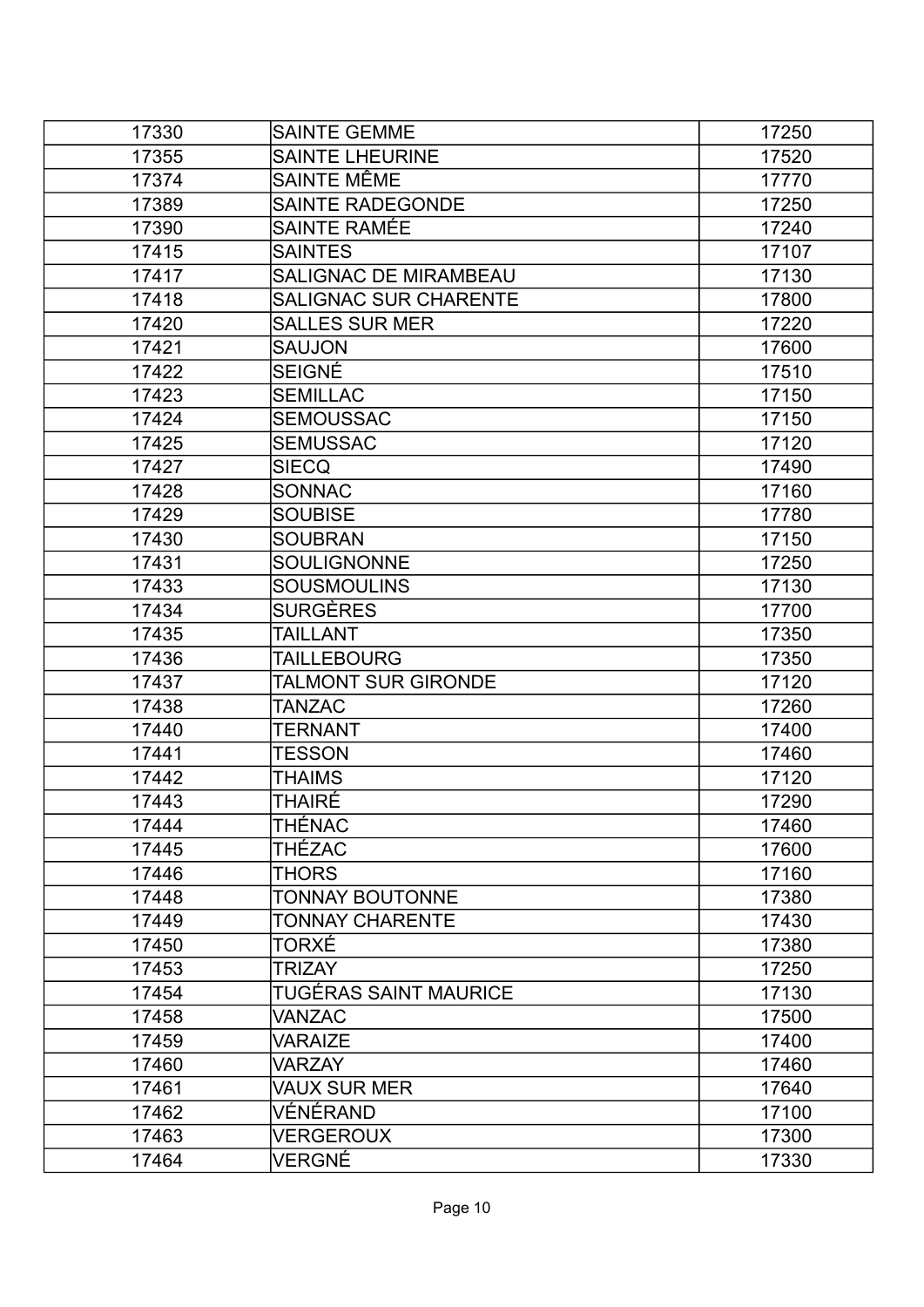| 17467 | <b>VERVANT</b>                    | 17400       |
|-------|-----------------------------------|-------------|
| 17468 | VIBRAC                            | 17130       |
| 17469 | <b>VILLARS EN PONS</b>            | 17260       |
| 17470 | <b>VILLARS LES BOIS</b>           | 17770       |
| 17473 | <b>VILLEMORIN</b>                 | 17470       |
| 17474 | <b>VILLENEUVE LA COMTESSE</b>     | 17330       |
| 17476 | <b>VILLEXAVIER</b>                | 17500       |
| 17477 | <b>VILLIERS COUTURE</b>           | 17510       |
| 17478 | VINAX                             | 17510       |
| 17479 | <b>VIROLLET</b>                   | 17260       |
| 17481 | VOISSAY                           | 17400       |
| 17483 | <b>YVES</b>                       | 17340       |
|       |                                   |             |
| 79240 | <b>AIGONDIGNE</b>                 | 79370       |
| 79136 | <b>ALLOINAY</b>                   | 79110/79190 |
| 79015 | ASNIERES-EN-POITOU                | 79170       |
| 79018 | <b>AUBIGNE</b>                    | 79110       |
| 79030 | <b>BEAUSSAIS-VITRE</b>            | 79370       |
| 79055 | <b>BRIEUIL-SUR-CHIZE</b>          | 79170       |
| 79057 | <b>BRIOUX-SUR-BOUTONNE</b>        | 79170       |
| 79058 | <b>BRULAIN</b>                    | 79230       |
| 79061 | <b>CELLES-SUR-BELLE</b>           | 79370       |
| 79083 | <b>CHEF BOUTONNE</b>              | 79110       |
| 79085 | <b>CHERIGNE</b>                   | 79170       |
| 79090 | <b>CHIZE</b>                      | 79170       |
| 79111 | <b>ENSIGNE</b>                    | 79170       |
| 79122 | FONTENILLE-ST-MARTIN D'ENTRAIGUES | 79110       |
| 79064 | <b>FONTIVILLIE</b>                | 79110       |
| 79142 | JUILLE                            | 79170       |
| 79346 | <b>LE VERT</b>                    | 79170       |
| 79126 | <b>LES FOSSES</b>                 | 79360       |
| 79148 | <b>LEZAY</b>                      | 79120       |
| 79153 | <b>LOUBIGNE</b>                   | 79110       |
| 79158 | LUCHE-SUR-BRIOUX                  | 79170       |
| 79160 | LUSSERAY                          | 79170       |
| 79164 | <b>MAISONNAY</b>                  | 79500       |
| 79251 | <b>MARCILLIE</b>                  |             |
| 79166 | <b>MARIGNY</b>                    | 79360       |
| 79174 | MELLE                             | 79500       |
| 79175 | <b>MELLERAN</b>                   | 79190       |
| 79198 | PAIZAY-LE-CHAPT                   | 79170       |
| 79204 | <b>PERIGNE</b>                    | 79170       |
| 79078 | PLAINE D'ARGENSON                 | 79360       |
| 79282 | <b>SAINT MEDARD</b>               | 79370       |